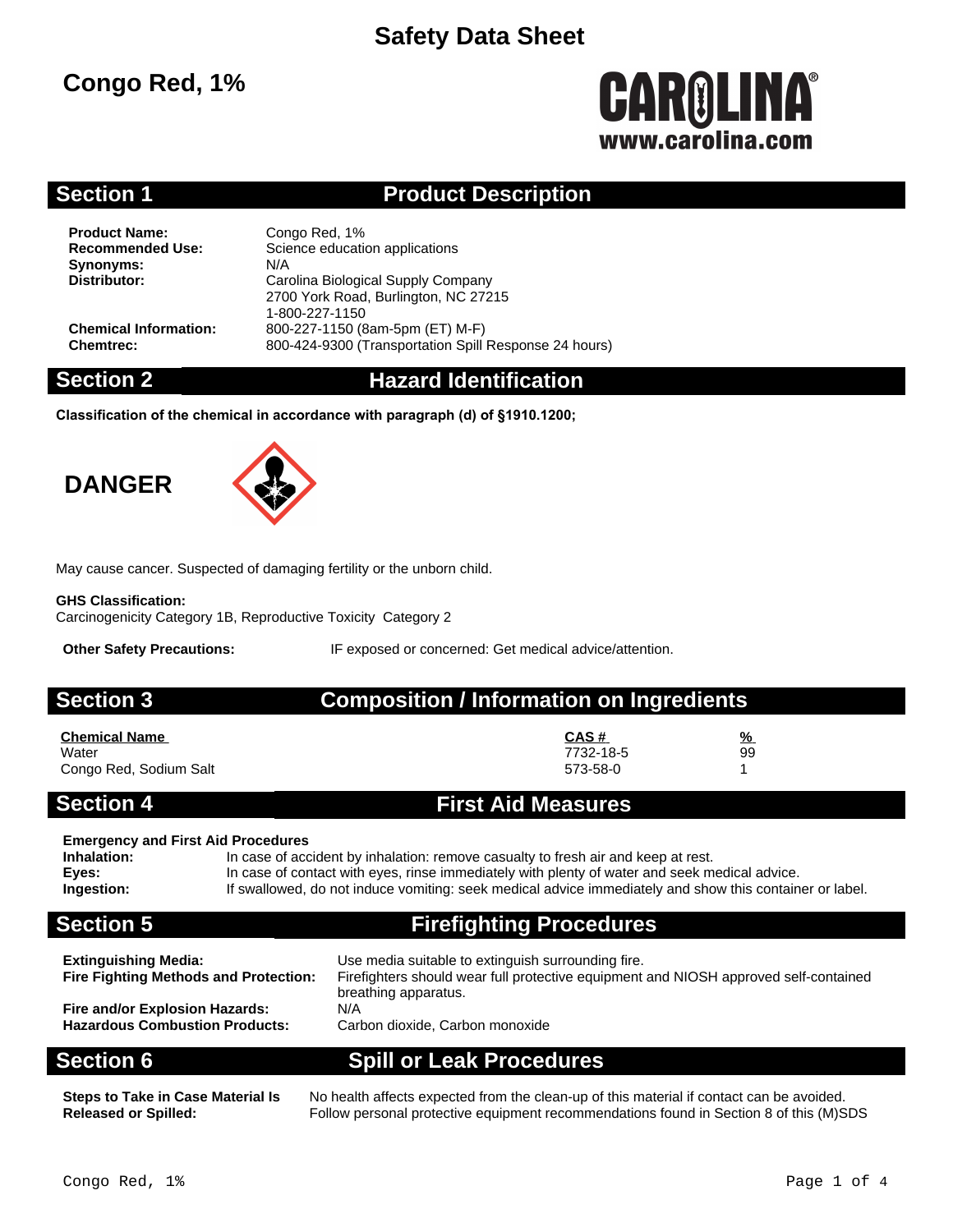Prevent the spread of any spill to minimize harm to human health and the environment if safe to do so. Wear complete and proper personal protective equipment following the recommendation of Section 8 at a minimum. Dike with suitable absorbent material like granulated clay. Gather and store in a sealed container pending a waste disposal evaluation.

### **Section 7 Handling and Storage**

**Handling:** Obtain special instructions before use. Do not handle until all safety precautions have been read and understood. Use personal protective equipment as required. Avoid contact with skin and eyes. Avoid contact with clothing. After contact with skin, wash immediately with plenty of water. Harmful if swallowed. **Storage:** Store locked up. Keep container tightly closed in a cool, well-ventilated place. **Storage Code:** Green - general chemical storage

### **Section 8 Protection Information**

|                                             | <b>ACGIH</b>                                                                                                                                                                                                                                                                                                                                                                   |        | <b>OSHA PEL</b> |               |  |  |
|---------------------------------------------|--------------------------------------------------------------------------------------------------------------------------------------------------------------------------------------------------------------------------------------------------------------------------------------------------------------------------------------------------------------------------------|--------|-----------------|---------------|--|--|
| <b>Chemical Name</b>                        | <u>(TWA)</u>                                                                                                                                                                                                                                                                                                                                                                   | (STEL) | <u>(TWA)</u>    | <u>(STEL)</u> |  |  |
| Congo Red, Sodium Salt                      | N/A                                                                                                                                                                                                                                                                                                                                                                            | N/A    | N/A             | N/A           |  |  |
| <b>Control Parameters</b>                   |                                                                                                                                                                                                                                                                                                                                                                                |        |                 |               |  |  |
| <b>Engineering Measures:</b>                | No exposure limits exist for the constituents of this product. General room ventilation<br>might be required to maintain operator comfort under normal conditions of use.                                                                                                                                                                                                      |        |                 |               |  |  |
| <b>Personal Protective Equipment (PPE):</b> | Lab coat, apron, eye wash, safety shower.                                                                                                                                                                                                                                                                                                                                      |        |                 |               |  |  |
| <b>Respiratory Protection:</b>              | No respiratory protection required under normal conditions of use.                                                                                                                                                                                                                                                                                                             |        |                 |               |  |  |
| <b>Eye Protection:</b>                      | Wear chemical splash goggles when handling this product. Have an eye wash station<br>available.                                                                                                                                                                                                                                                                                |        |                 |               |  |  |
| <b>Skin Protection:</b>                     | Avoid skin contact by wearing chemically resistant gloves, an apron and other protective<br>equipment depending upon conditions of use. Inspect gloves for chemical break-through<br>and replace at regular intervals. Clean protective equipment regularly. Wash hands and<br>other exposed areas with mild soap and water before eating, drinking, and when leaving<br>work. |        |                 |               |  |  |
| Gloves:                                     | No information available                                                                                                                                                                                                                                                                                                                                                       |        |                 |               |  |  |

### **Section 9 Physical Data**

**Formula:** See Section 3 **Vapor Pressure:** Approximately 17.535 mmHg at 20 °C<br> **Molecular Weight:** N/A **Consumersed By Action Rate (BuAc=1):** 1 **Evaporation Rate (BuAc=1):** 1 **Appearance:** Colorless Liquid **Vapor Density (Air=1):** Approximately 0.7 (Water) **Odor:** None **Contract Contract Contract Contract Contract Contract Contract Contract Contract Contract Contract Contract Contract Contract Contract Contract Contract Contract Contract Contract Contract Contract Contract C Odor Threshold:** No data available **pH:** No data available **pH:** No data available **Log Pow (calculated):** No data available **Melting Point:** No data available **Autoignition Temperature:** No data available **Boiling Point:** 100 C **Decomposition Temperature:** No data available **Flash Point:** No data available **Viscosity:** No data available **Flammable Limits in Air:** N/A **Percent Volatile by Volume:** 99%

### **Section 10 Reactivity Data**

**Reactivity:** No data available **Conditions to Avoid:** None known. **Hazardous Polymerization:** 

**Chemical Stability:** Stable under normal conditions. **Incompatible Materials:** Water-reactive materials, Strong oxidizing agents<br> **Hazardous Polymerization:** Will not occur

### **Section 11 Toxicity Data**

**Routes of Entry** N/A **Symptoms (Acute):** N/A<br>**Delayed Effects:** No data available **Delayed Effects:** 

**Acute Toxicity: Chemical Name CAS Number Oral LD50 Dermal LD50 Inhalation LC50** Water 7732-18-5 Oral LD50 Rat

90000 mg/kg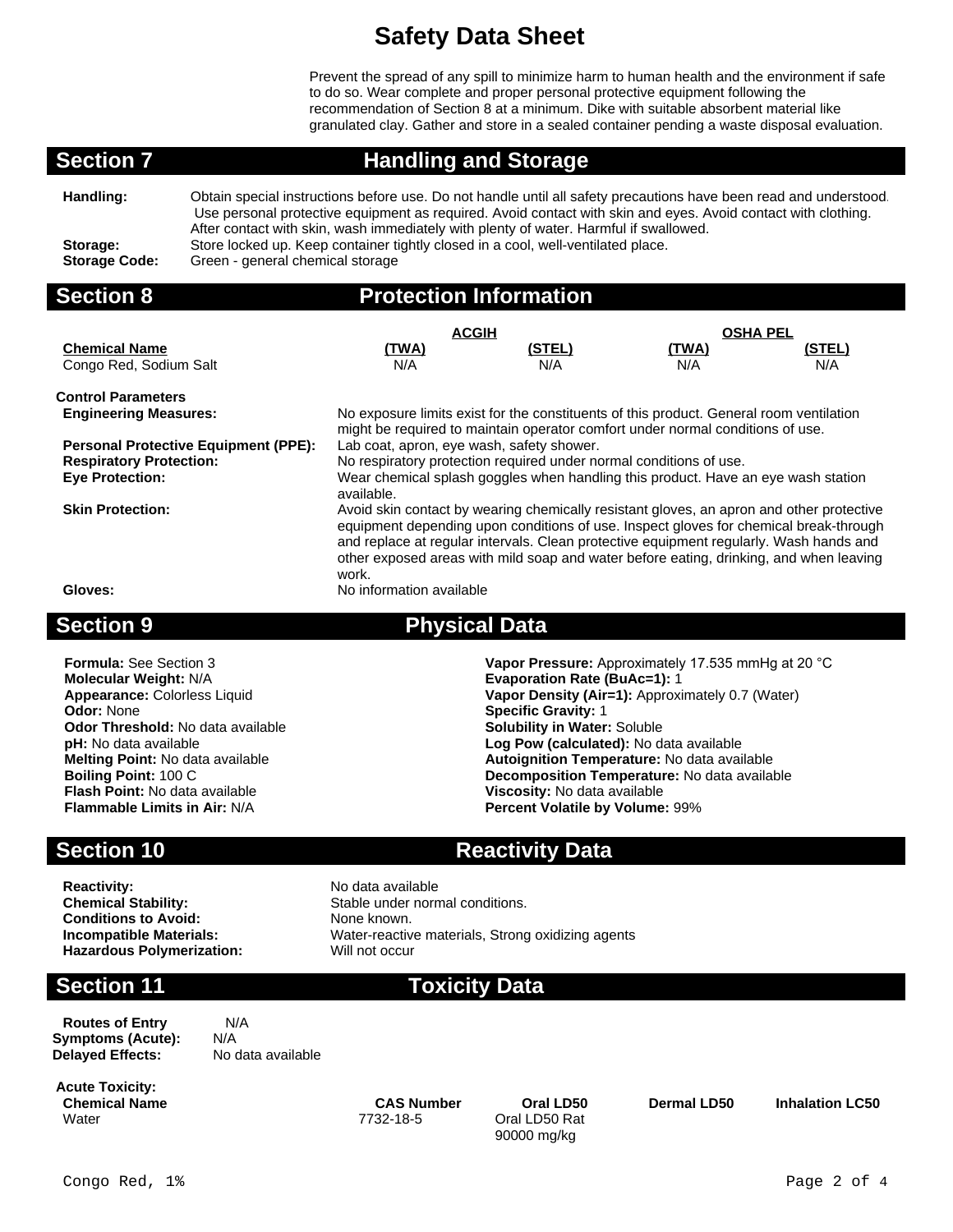| <b>Section 12</b>                                                                                                                            |                                                                              |                                                                                                | <b>Ecological Data</b>       |                                                                                                  |                           |
|----------------------------------------------------------------------------------------------------------------------------------------------|------------------------------------------------------------------------------|------------------------------------------------------------------------------------------------|------------------------------|--------------------------------------------------------------------------------------------------|---------------------------|
| Acute:<br><b>Chronic:</b>                                                                                                                    | See Section 2                                                                |                                                                                                |                              | Not listed as a carcinogen by IARC, NTP or OSHA., Mutation data cited., Reproductive data cited. |                           |
| <b>Chronic Effects:</b><br><b>Mutagenicity:</b><br>Teratogenicity:<br>Sensitization:<br><b>Reproductive:</b><br><b>Target Organ Effects:</b> | No evidence of a mutagenic effect.<br>No evidence of a sensitization effect. | Evidence of a teratogenic effect (birth defect).<br>Evidence of negative reproductive effects. |                              |                                                                                                  |                           |
| <b>Chemical Name</b><br>Congo Red, Sodium Salt                                                                                               |                                                                              | <b>CAS Number</b><br>573-58-0                                                                  | <b>IARC</b><br>Listed        | <b>NTP</b><br>Listed                                                                             | <b>OSHA</b><br>Not listed |
| Congo Red, Sodium Salt<br><b>Carcinogenicity:</b>                                                                                            |                                                                              | 573-58-0                                                                                       | Oral LD50 Rat<br>15200 mg/kg |                                                                                                  |                           |

**Overview:** This material is not expected to be harmful to the ecology. **Mobility:** No data **Persistence:** Biodegradation, Dissolved into water **Bioaccumulation:** No data<br> **Degradability:** No data **Degradability:** No data<br> **Other Adverse Effects:** No data

**Chemical Name CAS Number Eco Toxicity** Water 7732-18-5 No data available<br>Congo Red. Sodium Salt 1996 1997-58-0 Congo Red, Sodium Salt

**Other Adverse Effects:** 

### **Section 13 Disposal Information**

**Waste Disposal Code(s):** 

**Disposal Methods:** Dispose in accordance with all applicable Federal, State and Local regulations. Always contact a permitted waste disposer (TSD) to assure compliance.

### **Section 14 Transport Information**

**Ground - DOT Proper Shipping Name: Air - IATA Proper Shipping Name:** N/A **Not regulated for air transport by IATA**.

### **Section 15 Regulatory Information**

| <b>TSCA Status:</b>    | All components in this product are on the TSCA Inventory. |                   |          |                  |                  |                  |
|------------------------|-----------------------------------------------------------|-------------------|----------|------------------|------------------|------------------|
| <b>Chemical Name</b>   | <b>CAS</b><br><b>Number</b>                               | <b>§ 313 Name</b> | § 304 RQ | <b>CERCLA RQ</b> | <b>\$302 TPQ</b> | CAA 112(2)<br>ТΩ |
| Congo Red, Sodium Salt | 573-58-0                                                  | No                | No       | No               | No               | No               |

# **Section 16 Additional Information**

**Revised: 10/20/2015 Replaces: 09/09/2015 Printed: 10-29-2015**

The information provided in this (Material) Safety Data Sheet represents a compilation of data drawn directly from various sources available to us. Carolina Biological Supply makes no representation or guarantee as to the suitability of this information to a particular application of the substance covered in the (Material) Safety Data Sheet.

### **Glossary**